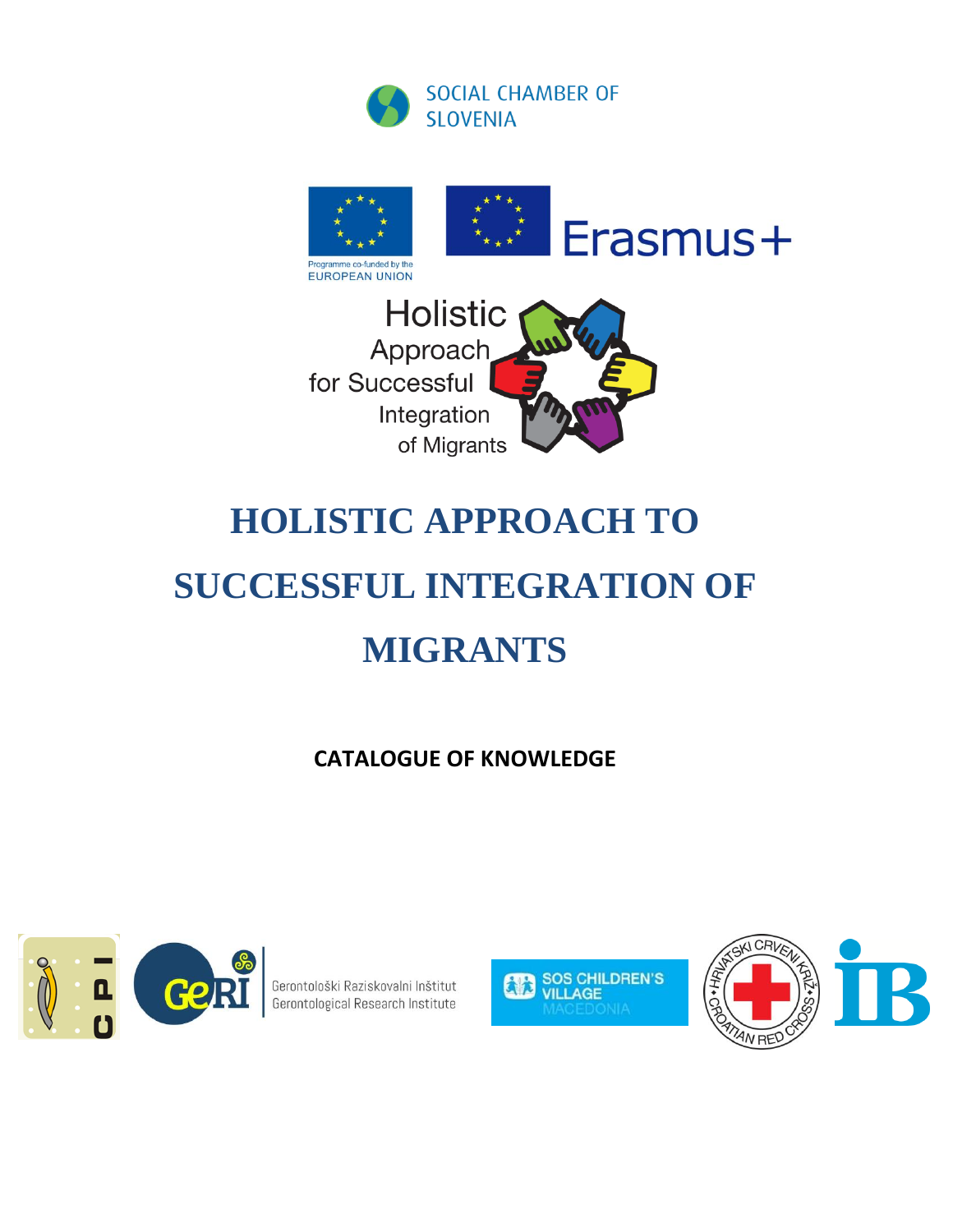In accordance with the Rules determining the types and levels of educational programs for professional staff in social care (Official Gazette of the Republic of Slovenia, No. 51/01), the Expert Council of the Social Chamber of Slovenia held its  $1<sup>st</sup>$  regular session on 4. 4. 2018 adopted, with amendments, the

#### **CATALOGUE OF KNOWLEDGE**

#### **FOR WORKING IN PROGRAMS IN THE FIELDS OF CONSULTING, ADVOCACY, AND PSYCHOSOCIAL ASSISTANCE TO MIGRANTS, ASYLUM SEEKERS, REFUGEES, AND FOREIGNERS**

#### **Introduction**

Programs in the field of counseling, advocacy and psychosocial assistance to migrants, asylum seekers, refugees and foreigners are in line with the Resolution on the National Program in the field of social protection for the period 2013-2020 and belong to a network of other programs aimed at eliminating social distress of people. They are implemented as prevention programs, information and advisory programs, programs of co-ordination, support and assistance, self-help programs, accommodation programs, therapeutic programs and activation programs directed to employment opportunities.

Advisory, advocacy and psychosocial assistance programs for asylum seekers, refugees, and foreigners are carried out in governmental and non-governmental organizations in the field of social protection, in accordance with the Foreigners Act (Official Gazette of the Republic of Slovenia, No. [16/17\)](http://www.uradni-list.si/1/objava.jsp?sop=2017-01-0802), the International Protection Act (Official Gazette of the Republic of Slovenia, No. [16/17\)](http://www.uradni-list.si/1/objava.jsp?sop=2017-01-0803), the Decree on the Methods and Conditions for the Provision of Rights to Persons with International Protection (Official Gazette of the Republic of Slovenia, No. [55/11,](http://www.uradni-list.si/1/objava.jsp?sop=2011-01-2603) [36/14](http://www.uradni-list.si/1/objava.jsp?sop=2014-01-1507) and [22/16](http://www.uradni-list.si/1/objava.jsp?sop=2016-01-0830) – ZMZ-1), Social Security Act (Official Gazette of the Republic of Slovenia, No. 3/07 - official consolidated text, 23/07 - cor., 41/07 - cor., 61/10 - ZSVarPre, 62/10 - ZUPJS, 57/12, 39/16, 52/16 - ZPPreb-1, 15/17 - DZ and 29/17) and the Resolution on the National Social Protection Program for the period 2013-2020 (ReNPSV13-20), (Official Gazette of the Republic of Slovenia 39/13) and

Programs in the field of counseling, advocacy and psychosocial assistance to migrants, asylum seekers, refugees and foreigners are intended for counseling, advocacy and psychosocial assistance, seekers of international protection, refugees, foreigners without regulated status, foreigners with temporary residence status, persons with international protection without regulated status and their family members, victims of abuse and human trafficking. At the same time, other programs of care, accommodation, counseling, advocacy, psychosocial assistance, recovery and inclusion are implemented, which are intended for protection, regulation of legal status, elimination of social distress and to provide assistance and support in execution of social and material rights in accordance with professional and legal principles and needs of the user, to improve the living conditions and establish social inclusion in the Republic of Slovenia.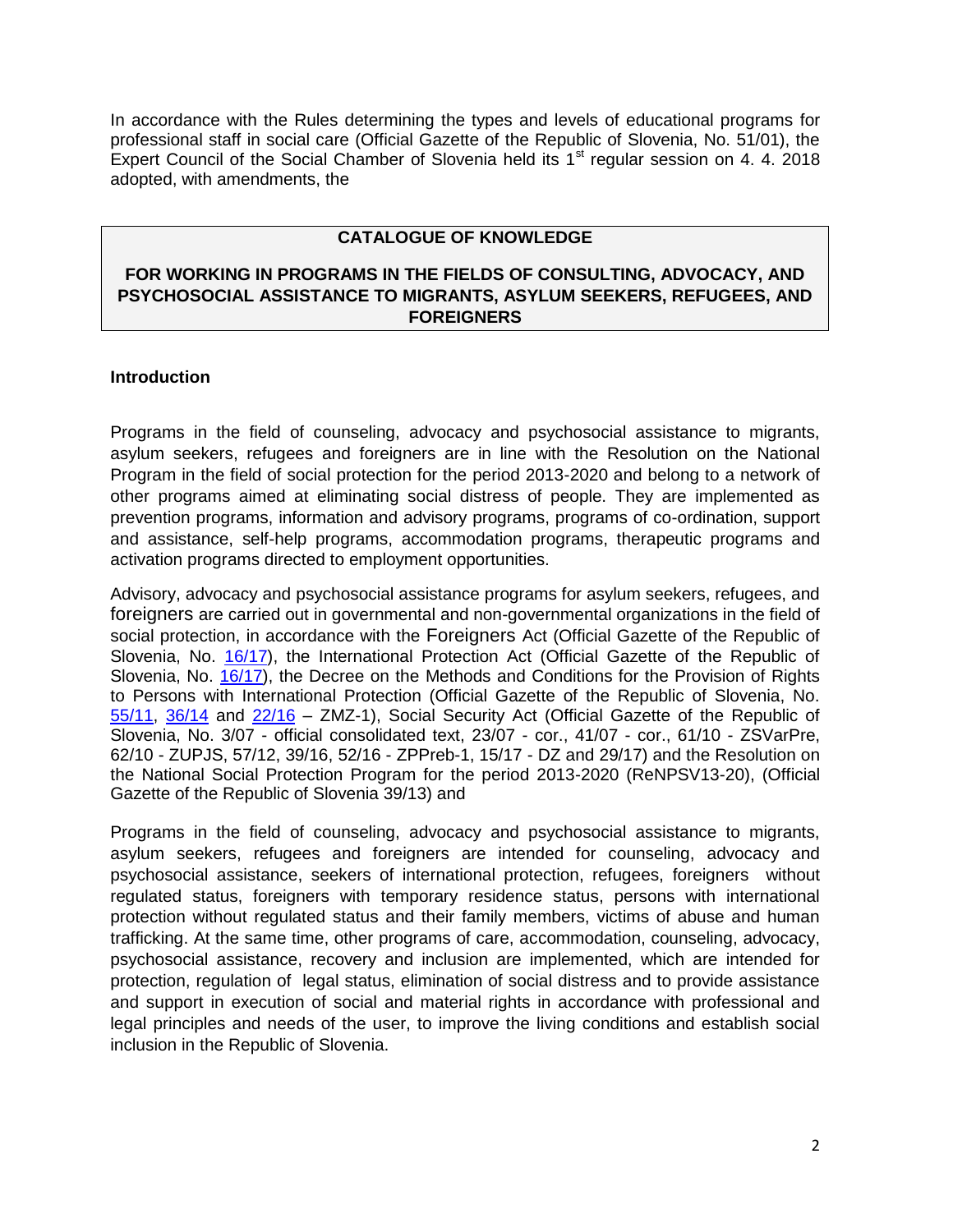The Catalogue of Knowledge is a standard of knowledge needed by professional associates from Article 70 of the Social Protection Act (Official Gazette of the Republic of Slovenia, No. 3/07) in the implementation of counseling, advocacy and psychosocial assistance programs for asylum seekers, refugees and foreigners .

# **I. CONTENT OF THE CATALOGUE OF KNOWLEDGE**

#### 1. TITLE AND CODE OF CATALOGUE OF KNOWLEDGE

Title: Programs for working in the fields of counseling, advocacy and psychosocial assistance to migrants, asylum seekers, refugees and foreigners.

Code: 065 -18.

#### 2. TITLE OF POSITION

Expert associate for work in programs of counseling, advocacy and psychosocial assistance to migrants, asylum seekers, refugees and foreigners.

3. PROFESSION AND THE CAP CODE 3460.00 Professional Associate in the field of Social Care

#### 4. REQUIREMENTS FOR ADMISSION TO VERIFICATION OF COMPETENCE

Verification of competence can be acceded by applicants who have:

- **Prior education: higher education programs VI, VII, VIII or higher**
- Work experience: minimum one year in the field of counseling, advocacy and psychosocial assistance to migrants, asylum seekers, refugees and foreigners ,
- Characteristics for working with people:
	- $\circ$  knowledge and skills for working with migrants, asylum seekers, refugees and foreigners, namely: appropriate, adjusted and effective communication; managing work with individuals and groups; mediation in dispute resolution; cultural competence, knowledge of non-discriminatory work; gender expertise; consideration of personal specifics; understanding of recovery processes and their promotion; strengthening resilience by normalizing everyday life; legislation in the field; knowledge of different cultures.
	- o personal and psycho-physical characteristics the desire to work with people, egalitarianism, honesty, empathy, authenticity, organization, care, emotional stability, critical judgment ability, resourcefulness, adaptability, practicality, initiative, tolerance, patience, perseverance, acceptance of diversity,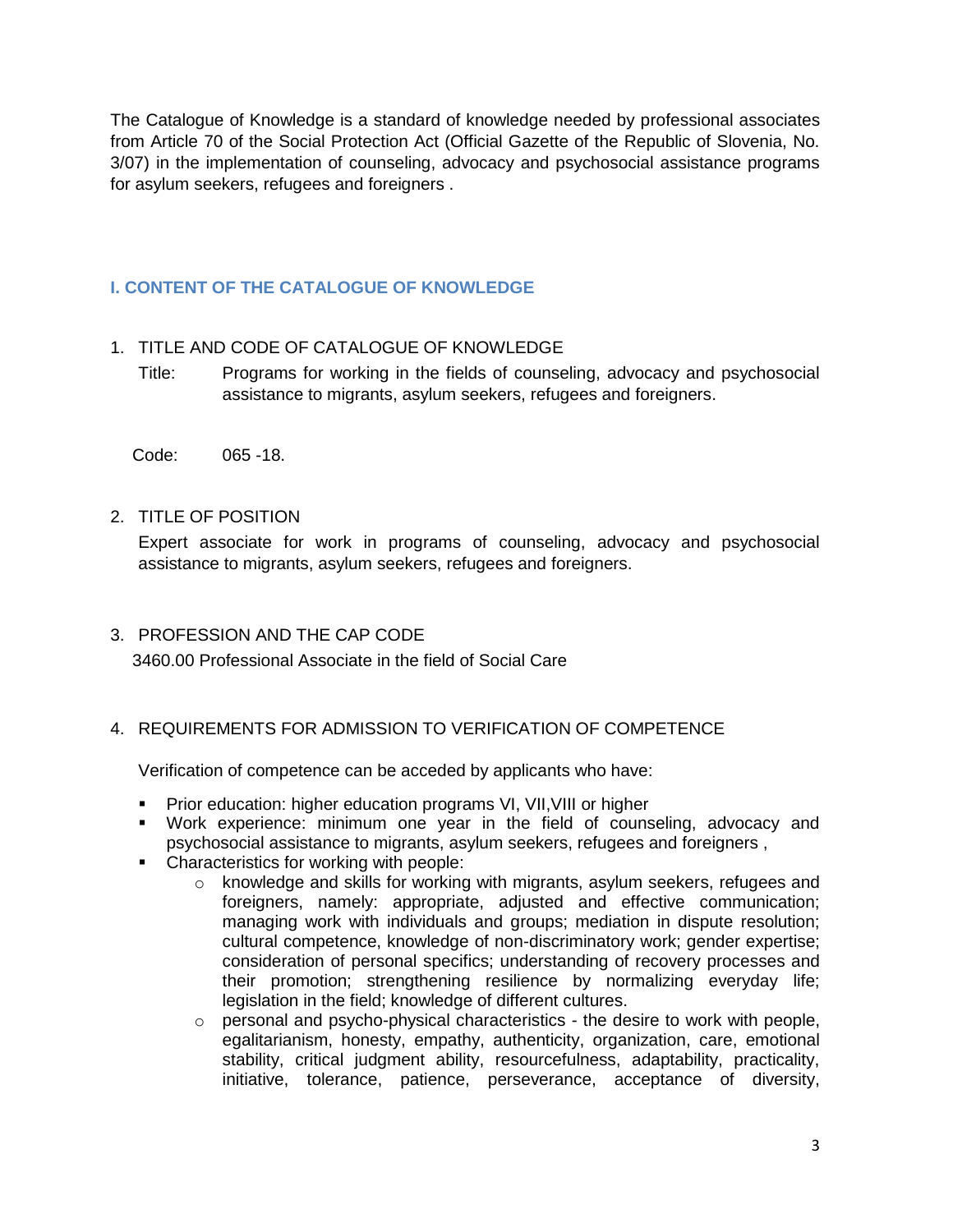dynamism, astuteness, and other characteristics in accordance with the needs of the field of work, namely knowledge of at least one foreign language.

5. LEVEL OF DIFFICULTY OF WORK VI., VII., VIII. level of difficulty

#### 6. METHODS OF VERIFICATION OF COMPETENCE

The process of verification of competence is implemented as:

- **Preparation for verification of competence,**
- **Written examination,**
- **Examination of competence before a three-member panel.**

## 7. CRITERIA OF KNOWLEDGE EXAMINATION

The criteria for examining knowledge determine the needs of professional work in accordance with the established methodology, legal bases, established practice and standard of knowledge specified in this catalog.

#### 8. CONDITIONS FOR EXECUTION OF QUALIFICATION EXAMINATION

Committee structure – one representative from:

- **Profession in which the candidate performs the examination,**
- **Practice in the field, in which the candidate works or will work,**
- **Social care fields.**

Certificate content: qualification for work in the field of social care at complexity levels VI., VII. and VIII. to work in counseling, advocacy and psychosocial assistance programs for migrants, asylum seekers, refugees and foreigners .

#### 9. LEGISLATION AND OTHER SOURCES FOR PREPARATION

VI and VII complexity levels:

- Social Protection Act (Official Gazette of the Republic of Slovenia, No. 3/07 official consolidated text, 23/07 - cor., 41/07 - cor., 61/10 - ZSVarPre, 62/10 - ZUPJS, 57/12, 39/16, 52/16 - ZPPreb-1, 15/17 - DZ and 29/17)
- Resolution on the National Social Protection Program for the period 2013-2020 (ReNPSV13-20), (Official Gazette of the Republic of Slovenia 39/13)
- Code of ethical principles in social protection (Official Gazette of the Republic of Slovenia, No. [50/14\)](http://www.uradni-list.si/1/objava.jsp?sop=2014-01-2101)
- Rules on Standards and Norms of Social Security Services (Official Gazette of the Republic of Slovenia, No. [45/10,](http://www.uradni-list.si/1/objava.jsp?sop=2010-01-2321) [28/11,](http://www.uradni-list.si/1/objava.jsp?sop=2011-01-1306) [104/11,](http://www.uradni-list.si/1/objava.jsp?sop=2011-01-4529) [111/13](http://www.uradni-list.si/1/objava.jsp?sop=2013-01-4136) and [102/15\)](http://www.uradni-list.si/1/objava.jsp?sop=2015-01-4092)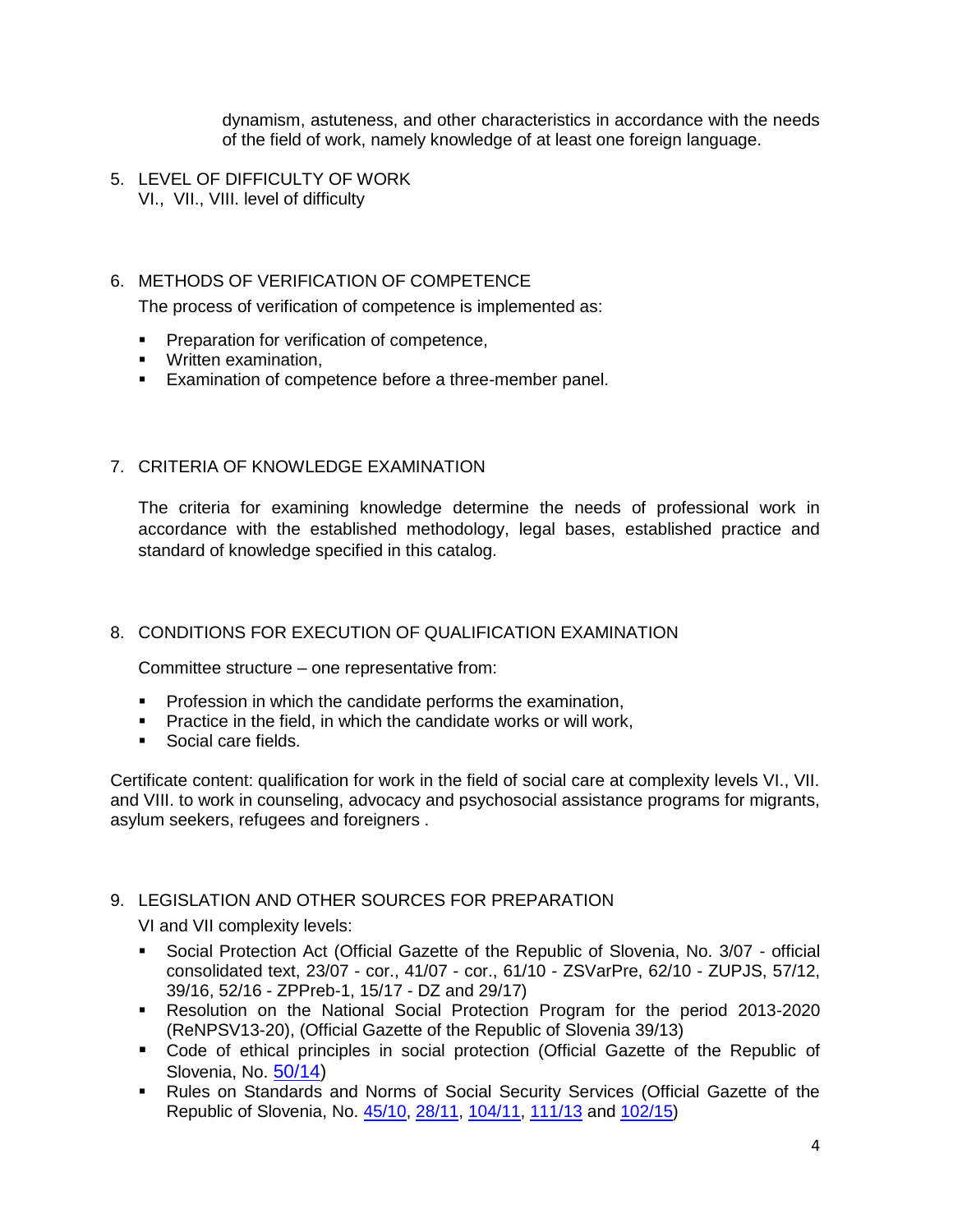- **Personal Data Protection Act (Official Gazette of the Republic of Slovenia, No. [94/07](http://www.uradni-list.si/1/objava.jsp?sop=2007-01-4690)** – official consolidated text)
- Seminar material: Preparing for qualification of professional associates in social care
- Optional literature and other regulations for work in the field of work with asylum seekers, refugees and foreigners according to the complexity level of knowledge examination, namely:
- Social Protection Act (Official Gazette of the Republic of Slovenia, No. 3/07 official consolidated text, 23/07 - popr., 41/07 - popr., 61/10 - ZSVarPre, 62/10 - ZUPJS, 57/12, 39/16, 52/16 - ZPPreb-1, 15/17 - DZ and 29/17)
- Resolution on the National Social Protection Program for the period 2013-2020 (ReNPSV13-20), (Official Gazette of the Republic of Slovenia 39/13)
- Code of ethical principles in social protection (Official Gazette of the Republic of Slovenia, No. [50/14\)](http://www.uradni-list.si/1/objava.jsp?sop=2014-01-2101)
- Rules on Standards and Norms of Social Security Services (Official Gazette of the Republic of Slovenia, No. [45/10,](http://www.uradni-list.si/1/objava.jsp?sop=2010-01-2321) [28/11,](http://www.uradni-list.si/1/objava.jsp?sop=2011-01-1306) [104/11,](http://www.uradni-list.si/1/objava.jsp?sop=2011-01-4529) [111/13](http://www.uradni-list.si/1/objava.jsp?sop=2013-01-4136) in [102/15\)](http://www.uradni-list.si/1/objava.jsp?sop=2015-01-4092)
- **Personal Data Protection Act (Official Gazette of the Republic of Slovenia, No. [94/07](http://www.uradni-list.si/1/objava.jsp?sop=2007-01-4690)** – official consolidated text)
- Material from the seminar: Preparing for the qualification of professional associates in social care
- Optional literature and other regulations for work in the field of work with asylum seekers, refugees and foreigners according to the level of complexity of the knowledge test, namely:
- Foreigners Act (Official Gazette of the Republic of Slovenia, No. [16/17](http://www.uradni-list.si/1/objava.jsp?sop=2017-01-0802) official consolidated text)
- Law on International Protection (Official Gazette of the Republic of Slovenia, No. [16/17](http://www.uradni-list.si/1/objava.jsp?sop=2017-01-0803) – official consolidated text)
- Convention on the Status of Refugees (1951),
- Convention on the Rights of the Child (1989),
- Rulebook on the manner of carrying out legal representation of unaccompanied minors and the manner of providing adequate accommodation, care and treatment of unaccompanied minors outside the asylum home or its branch office (Official Gazette of the Republic of Slovenia, No. [6/12,](http://www.uradni-list.si/1/objava.jsp?sop=2012-01-0207) [36/14](http://www.uradni-list.si/1/objava.jsp?sop=2014-01-1512) and [22/16](http://www.uradni-list.si/1/objava.jsp?sop=2016-01-0830) – ZMZ-1),
- Dublin Regulation (2013);
- The European Convention for the Protection of Human Rights and Fundamental Freedoms (1994)
- Marriage and Family Relations Act (Official Gazette of the Republic of Slovenia, No.  $69/04$  – official consolidated text,  $101/07$  – Rev. US,  $90/11$  – Rev. US,  $84/12$  – Rev. US, [82/15](http://www.uradni-list.si/1/objava.jsp?sop=2015-01-3269) – Rev. US and [15/17](http://www.uradni-list.si/1/objava.jsp?sop=2017-01-0729) – DZ)**, from 1 January 2018 Family Code (Official**  Gazette of the Republic of Slovenia, No.  $15/17$ )
- Decree on modalities and conditions for ensuring the rights of persons with international protection (Official Gazette of the Republic of Slovenia, No. [55/11,](http://www.uradni-list.si/1/objava.jsp?sop=2011-01-2603) [36/14](http://www.uradni-list.si/1/objava.jsp?sop=2014-01-1507) and  $22/16 - ZMZ-1$ )
- Law on the ratification of the Optional Protocol to the Convention on the Rights of the Child on the Participation of Children in Armed Conflict (Official Gazette of the Republic of Slovenia - International Treaties, No. [23/04\)](http://www.uradni-list.si/1/objava.jsp?sop=2004-02-0094)
- Law on the ratification of the Optional Protocol to the Convention on the Rights of the Child on the sale of children, child prostitution and child pornography (Official Gazette of the Republic of Slovenia - International Treaties, No. [23/04\)](http://www.uradni-list.si/1/objava.jsp?sop=2004-02-0095)
- Law on the Prevention of Domestic Violence (Official Gazette of the Republic of Slovenia, No. [16/08](http://www.uradni-list.si/1/objava.jsp?sop=2008-01-0487) and [68/16\)](http://www.uradni-list.si/1/objava.jsp?sop=2016-01-2931)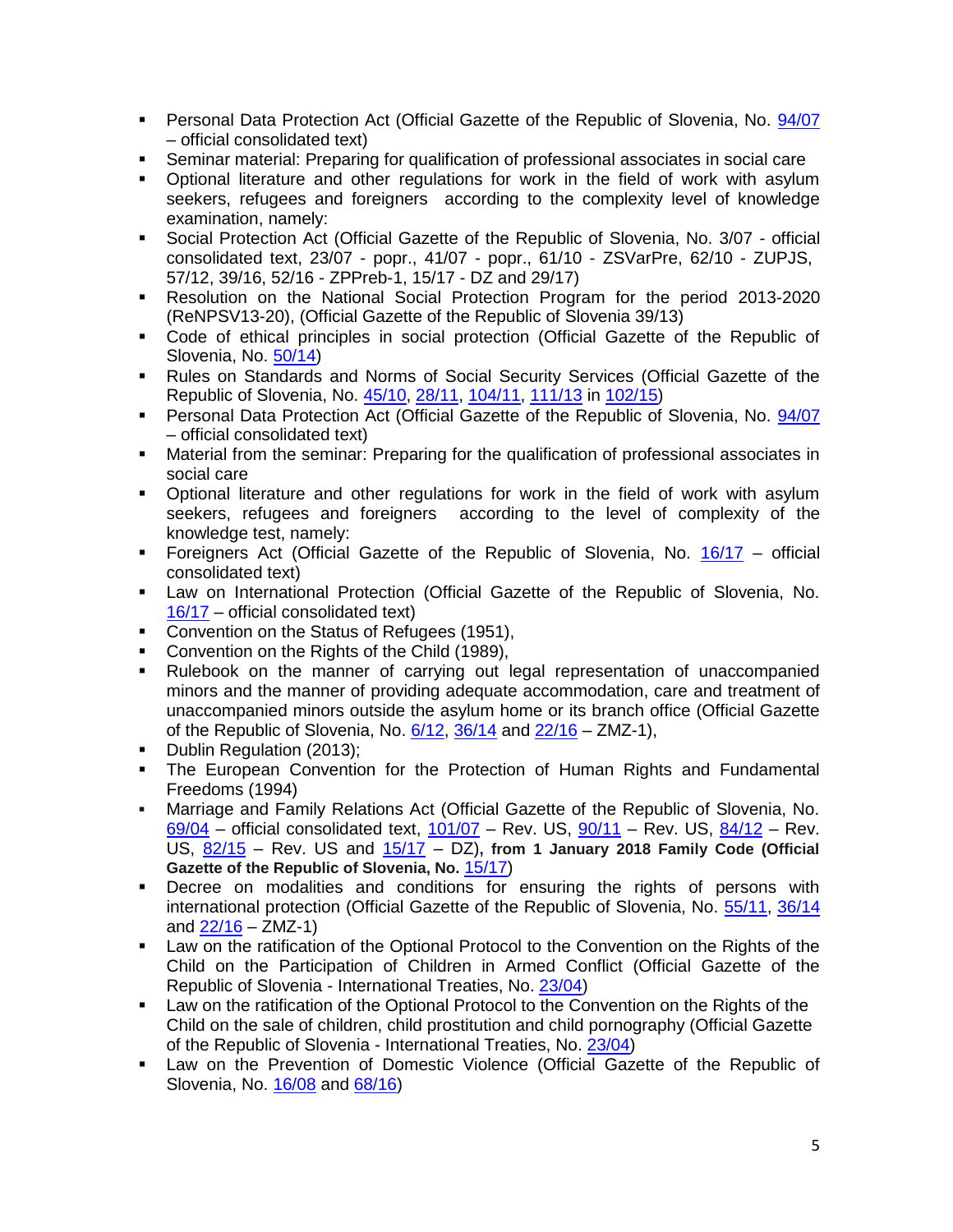# **II. PRESENTATION OF THE KNOWLEDGE STANDARD**

1. The definition of the complexity of theoretical knowledge:

VI. level of complexity: candidates must demonstrate knowledge, understand and define individual social care organizations and programs, know the legislation and rights of persons, must understand and know how to delineate the role of public service, private work, concessions and social care programs, and possess detailed knowledge on social programs in the field of counseling, advocacy and psychosocial assistance to migrants, asylum seekers, refugees and foreigners , and understand the principles, concepts and assistance methods;

VII. level of complexity: candidates must demonstrate knowledge of complexity levels V. and VI. also with provisions of the Ordinance on standards and norms of social welfare services. They need to know precisely and interconnectively the social programs to support migrants, asylum seekers, refugees and foreigners , and to master and apply the legislation, principles, concepts and methods of assistance in their everyday practice.

VIII. level of complexity: candidates demonstrate knowledge of complexity levels VI. and VII. and are capable of analyzing, synthesizing and evaluating individual social care organizations and programs, methods, principles, concepts of legislation and rights regarding protection of migrants, asylum seekers, refugees and foreigners , and are capable to contribute to the quality of social welfare services and programs with their knowledge.

- 2. Tabulation of knowledge standard:
	- Social care,

 $\overline{\phantom{a}}$ 

- **Work with users.**
- **Social inclusion.**
- **•** Communication,
- **•** Organization of work,
- Quality of work assurance.

Table illustration of the standard of knowledge for VI, and VII, VIII educational levels.<sup>1</sup>

**Levels of the standard of knowledge are determined according to the previous education of the candidate, the level of complexity of work of each candidate is determined individually in the procedure of qualification testing.** 

 $^1$  The questions and complexity are appropriately adjusted to the level of education of the candidate, taking into account the above criteria for defining the complexity of theoretical knowledge in connection with direct experience and performing the work of a professional associate in practice.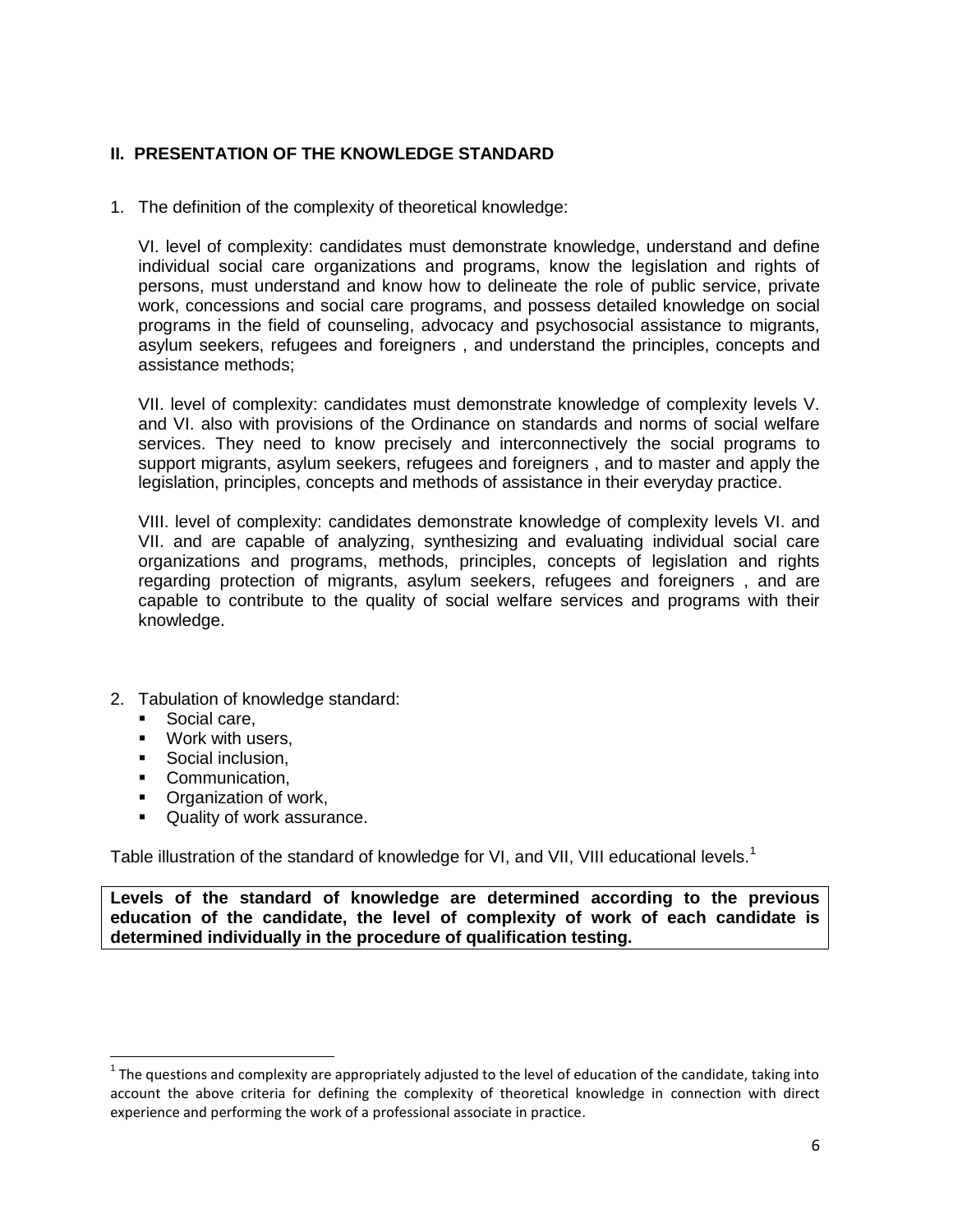| <b>TABULATION OF KNOWLEDGE STANDARD FOR LEVELS VI. and VII.</b> |                                                                                                                                                                                                                                                                                                                                                                                                                                                                                            |                                                                                                                                                                                                                                                                                                                                                                                                                                                                                                                                                                                                                                                                        |                                                                                                                                                                                                                                                                                                                                                                                                                                                                                                                             |  |  |  |
|-----------------------------------------------------------------|--------------------------------------------------------------------------------------------------------------------------------------------------------------------------------------------------------------------------------------------------------------------------------------------------------------------------------------------------------------------------------------------------------------------------------------------------------------------------------------------|------------------------------------------------------------------------------------------------------------------------------------------------------------------------------------------------------------------------------------------------------------------------------------------------------------------------------------------------------------------------------------------------------------------------------------------------------------------------------------------------------------------------------------------------------------------------------------------------------------------------------------------------------------------------|-----------------------------------------------------------------------------------------------------------------------------------------------------------------------------------------------------------------------------------------------------------------------------------------------------------------------------------------------------------------------------------------------------------------------------------------------------------------------------------------------------------------------------|--|--|--|
| <b>FIELD OF WORK</b>                                            | <b>TASKS AND DUTIES</b>                                                                                                                                                                                                                                                                                                                                                                                                                                                                    | <b>SKILLS</b>                                                                                                                                                                                                                                                                                                                                                                                                                                                                                                                                                                                                                                                          | <b>EXAMPLES OF QUESTIONS</b>                                                                                                                                                                                                                                                                                                                                                                                                                                                                                                |  |  |  |
| 1.<br><b>SOCIAL CARE</b>                                        | Implementation of the<br>program in the field of<br>counseling, advocacy and<br>psychosocial assistance<br>to migrants, asylum<br>seekers, refugees and<br>foreigners (hereinafter:<br>program)<br>Acting in accordance with<br>the Code of Ethical<br><b>Principles in Social Care</b><br>Implementation of<br>methods of social work<br>and social protection:<br>dialogue, empowerment,<br>individual plan and its<br>implementation, group<br>management, community<br>work, advocacy. | Masters the functioning of the<br>social security system<br>Masters the basics of the<br>program<br>Masters the use of the Code<br>of Ethical Principles in Social<br>Care<br>General knowledge in<br>international migration and<br>humanitarian work<br>Knowledge of methods of<br>social work and protection:<br>normalization, psychosocial<br>support, recovery, advocacy,<br>strengthening of resilience.<br>Knowledge from the field of<br>ethnically sensitive social<br>work and anti-racist practice<br>in social work<br>Knowledge in the field of<br>violence, exploitation and<br>abuse of children with a<br>special emphasis on sexual<br>inequalities. | Defines individual social security care services and<br>is able to explain the specific field of work<br>Explains the difference between public service,<br>private work, concessions and social care programs<br>Presents the program in detail<br>Defines the principles of ethical conduct and their<br>importance when working with the user<br>Is able to describe the most important features of<br>anti-racist and ethnically sensitive work in social<br>care.<br>Task:<br>An example of ethical treatment of user. |  |  |  |
| <b>FIELD OF WORK</b>                                            | <b>TASKS AND DUTIES</b>                                                                                                                                                                                                                                                                                                                                                                                                                                                                    | <b>SKILLS</b>                                                                                                                                                                                                                                                                                                                                                                                                                                                                                                                                                                                                                                                          | <b>EXAMPLES OF QUESTIONS</b>                                                                                                                                                                                                                                                                                                                                                                                                                                                                                                |  |  |  |
| 2.                                                              | Identifying user needs                                                                                                                                                                                                                                                                                                                                                                                                                                                                     | Knows the needs of the                                                                                                                                                                                                                                                                                                                                                                                                                                                                                                                                                                                                                                                 | Lists the basic needs of program users                                                                                                                                                                                                                                                                                                                                                                                                                                                                                      |  |  |  |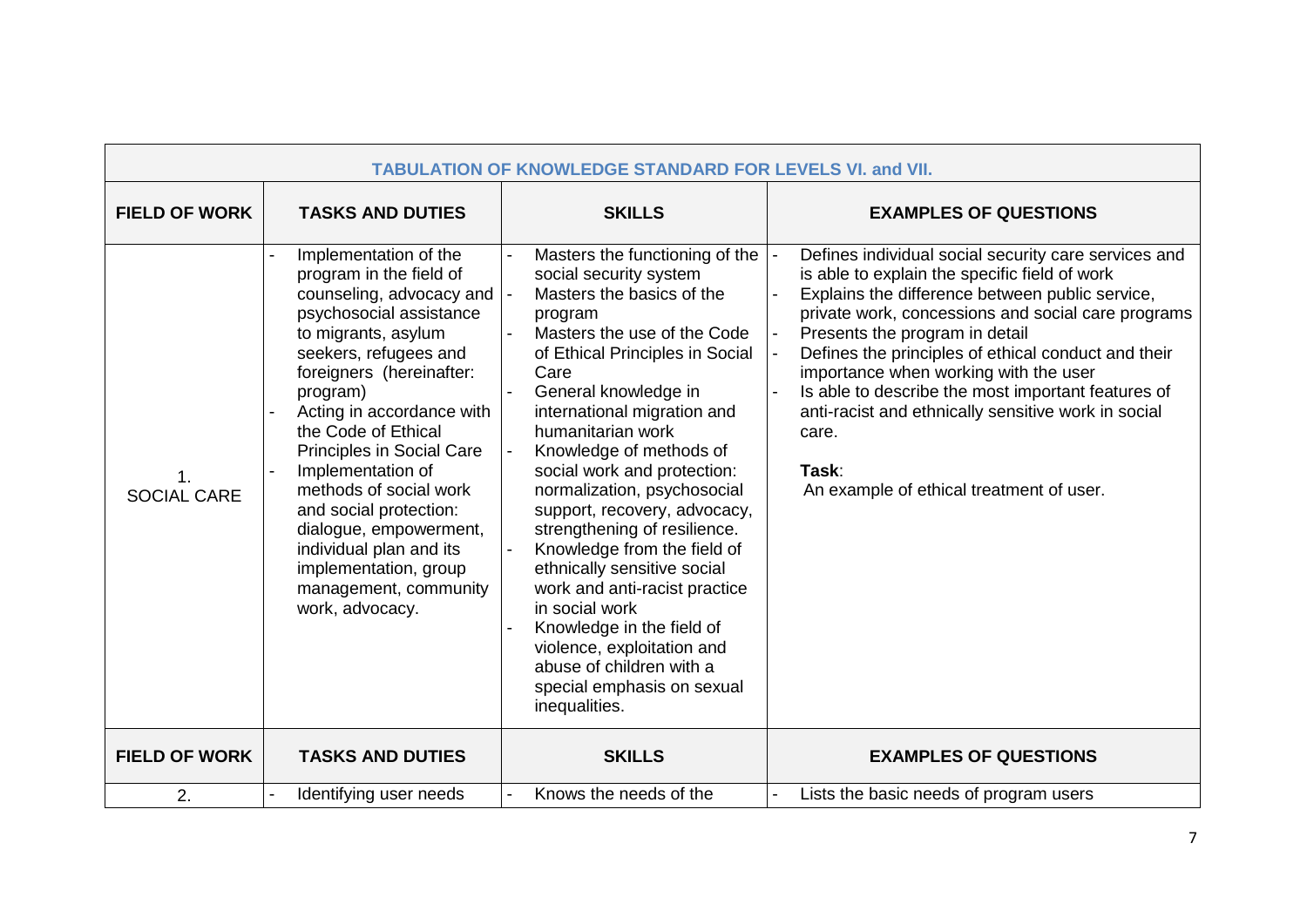| <b>WORK WITH</b><br><b>USERS</b> | Carrying out tasks and<br>duties in the program<br>Knowledge of family<br>reunification procedure<br>Individual work with an<br>emphasis on<br>accommodation,<br>counseling advocacy<br>Individual work aimed at<br>identifying the strengths<br>and weaknesses of the<br>individual, interests and<br>desires, joint planning and $\cdot$<br>implementation of the<br>plan<br>Group work with an<br>emphasis on<br>psychosocial counseling.<br>Knowledge of systems of<br>aid in the environment<br>and the ability to organize<br>additional assistance<br>Enabling active<br>participation of users in<br>the planning and<br>implementation of the<br>programs intended for<br>them<br><b>Culturally competent</b><br>work. | target group of users<br>Is able to perform the tasks<br>and duties in the program<br>Ability to perform work and<br>tasks in the program:<br>conversation, empowerment,<br>advocacy, psychosocial help,<br>legal assistance, monitoring<br>(individual, family,<br>community).<br>Knowledge in the field of<br>solving family conflicts<br>Knowledge, competencies<br>and skills of culturally<br>competent social work and<br>intercultural dialogue. | Presents the scope and forms of carrying out the<br>tasks and duties of a professional associate in the<br>program<br>Presents an example of ethnic sensitivity and anti-<br>racist practices<br>Introduces an example of a process and help in<br>family reunification.<br>Task:<br>The candidate receives 3 different examples of<br>problems and explains how their work is done in<br>each case individually, complementing with the<br>expert in implementation of tasks and duties in the<br>program. |
|----------------------------------|---------------------------------------------------------------------------------------------------------------------------------------------------------------------------------------------------------------------------------------------------------------------------------------------------------------------------------------------------------------------------------------------------------------------------------------------------------------------------------------------------------------------------------------------------------------------------------------------------------------------------------------------------------------------------------------------------------------------------------|---------------------------------------------------------------------------------------------------------------------------------------------------------------------------------------------------------------------------------------------------------------------------------------------------------------------------------------------------------------------------------------------------------------------------------------------------------|-------------------------------------------------------------------------------------------------------------------------------------------------------------------------------------------------------------------------------------------------------------------------------------------------------------------------------------------------------------------------------------------------------------------------------------------------------------------------------------------------------------|
| <b>FIELD OF WORK</b>             | <b>TASKS AND DUTIES</b>                                                                                                                                                                                                                                                                                                                                                                                                                                                                                                                                                                                                                                                                                                         | <b>SKILLS</b>                                                                                                                                                                                                                                                                                                                                                                                                                                           | <b>EXAMPLES OF QUESTIONS</b>                                                                                                                                                                                                                                                                                                                                                                                                                                                                                |
| 3.<br><b>SOCIAL</b>              | Support in establishment<br>of a social network in the                                                                                                                                                                                                                                                                                                                                                                                                                                                                                                                                                                                                                                                                          | Recognizes characteristics of<br>the social environment and                                                                                                                                                                                                                                                                                                                                                                                             | Lists forms of support for inclusion in social<br>networks                                                                                                                                                                                                                                                                                                                                                                                                                                                  |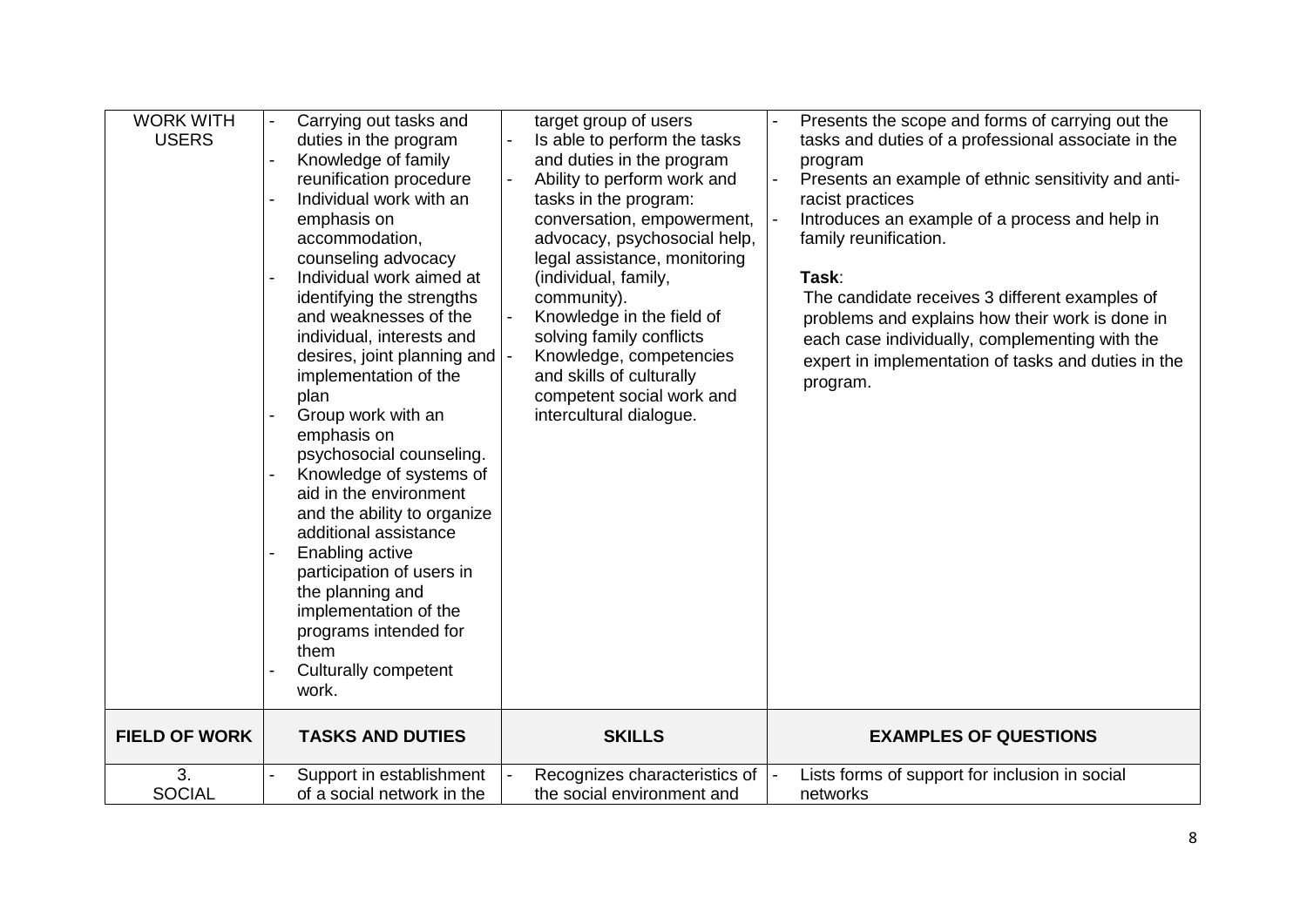| <b>INCLUSION</b>           | environment<br>Support in ensuring social<br>and material security<br>Support in solving health<br>problems<br>Support in solving<br>housing problems<br>Support in inclusion in<br>educational programs.                                                                                                                                                                                                                                                                                                          | ways for inclusion of the user<br>Knows programs and<br>services that provide social<br>and material security<br>Knows the possibilities of<br>solving health problems<br>(basic health)<br>Knows how to solve housing<br>and accommodation issues<br>Knows ways of inclusion in<br>educational programs.                                                                                                                                                                                                        | Explains the ways of cooperation with the<br>competent service, which regulates the social<br>position of foreign citizens in the Republic of<br>Slovenia<br>Lists programs and services that provide social and<br>material security<br>Arranging basic health insurance<br>Lists the possibilities of solving housing problems<br>List the institutions that organize education<br>Task:<br>An example of social inclusion of the user.                                                                                                                                                                                                  |
|----------------------------|--------------------------------------------------------------------------------------------------------------------------------------------------------------------------------------------------------------------------------------------------------------------------------------------------------------------------------------------------------------------------------------------------------------------------------------------------------------------------------------------------------------------|------------------------------------------------------------------------------------------------------------------------------------------------------------------------------------------------------------------------------------------------------------------------------------------------------------------------------------------------------------------------------------------------------------------------------------------------------------------------------------------------------------------|--------------------------------------------------------------------------------------------------------------------------------------------------------------------------------------------------------------------------------------------------------------------------------------------------------------------------------------------------------------------------------------------------------------------------------------------------------------------------------------------------------------------------------------------------------------------------------------------------------------------------------------------|
| 4.<br><b>COMMUNICATION</b> | Informative first<br>conversation<br>Concluding agreements<br>on inclusion of user in the<br>program<br><b>Conflict resolution</b><br>dialogue,<br>An informal conversation<br>Knowledge of one foreign<br>world language<br>Knowledge of cultural<br>specifics in<br>communication<br>(handshake, dress code,<br>greetings)<br>Knowledge of<br>communication resulting<br>from trauma (avoidance,<br>silence, lack of credibility,<br>verification of trust,<br>attachment, termination of<br>relationship, etc.) | Masters leading of various<br>forms of conversation<br>Masters the conclusion of an<br>agreement on the user's<br>involvement in the program<br>Recognizes forms of non-<br>verbal communication<br>Able to lead a group<br>Capable of non-hierarchical<br>communication with<br>emphasis on case<br>management<br>Shows the emotional stability<br>and ability of active, empathic<br>listening and response<br>Masters forms of resolution in<br>conflict situations<br>Masters one foreign world<br>language. | Explains the elements of the first informative<br>conversation with the user<br>Explains the elements of the conclusion of an<br>agreement on the user's involvement in the<br>program<br>Explains forms of conflict resolution<br>Describes the types of conflicts and the form of their<br>resolution<br>Presents a good example of conflict resolution<br>Describes examples of non-hierarchical<br>communication<br>Describes an example of an individual conversation;<br>group conversation.<br>Task:<br>Presents examples of poor practice in a<br>conversation, and presents how it would be useful<br>to communicate differently. |